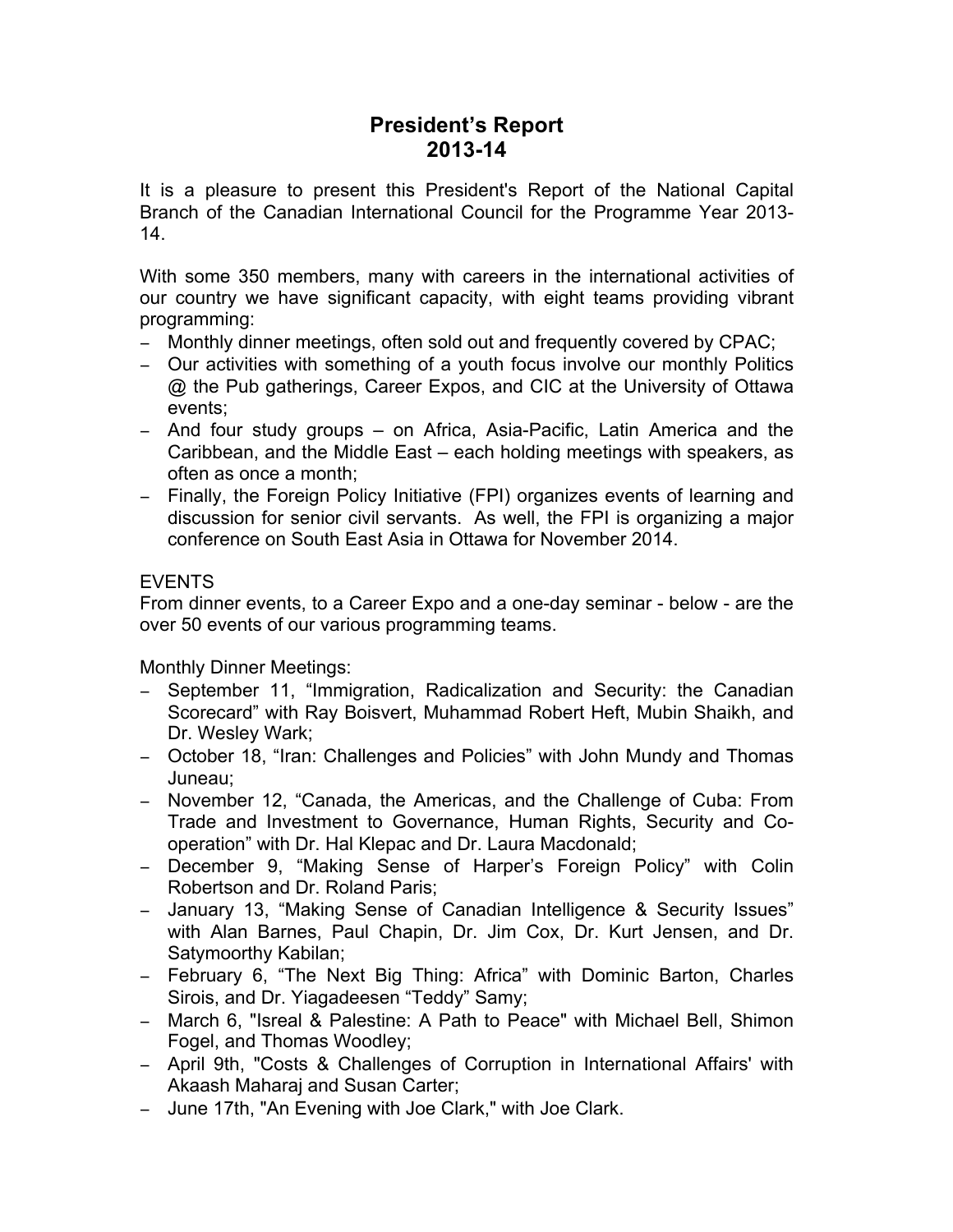Politics @ the Pub:

- − October 1st, "Nuclear Safety" with Piet de Klerk and Dr. Trevor Findlay, in collaboration with the Embassy of the Netherlands;
- − October 21st, "Winter is Coming: the UN, Syria, and the Return of Cold War Diplomacy?" with Ralph Lysyshyn, Chris Westdal, and Mohammed Adam;
- − November 4th, "NGOs and Young Professionals: Opportunity in a Time of Austerity?" with Dr. Sarah Jane Meharg and Andrew Stewart;
- − November 25th, "Canada and the Arctic: Threats, Opportunities and Challenges" with Stewart Webb, Inger Weibust, and John Higginbotham;
- − December 2nd, "Millennium Development Goals" with Kul Chandra Gautam and Dr. Lauchlan Munro;
- − January 15th, "NATO in Afghanistan" with Andrew Leslie, Dr. Stephen Saideman and Dr. Roland Paris was the biggest Politics @ the Pub event to date and attracted over 150 people;
- − March 10th "The Role of Japan in East Asian Politics" with Jonathan Miller and Gerald Wright;
- − March 24th "The Impact of the Crypto Currency 'Bitcoins' on International Finance" with Marc Hess, Alastair Mitchell, and Patrick Leblond.

Foreign Policy Initiative:

- − March 19th, a seminar on "The Future of Russia" at the Pearson Building organized in cooperation with Carleton University and with the assistance of the Department of Foreign Affairs, Trade and Development. This event which attracted speakers from Moscow, Washington, and the United Kingdom was intended to be an interchange between federal government officials and academic specialists, but in view of events in Ukraine it also involved a wider audience of CIC members and graduate students.
- − The second planned event, necessitating quite a large organizational effort, is a full-day public conference on Southeast Asia to be held later this year on November 25.

International Affairs Career Expo:

− January 30th, at uOttawa with over 170 participants consisting of 38 professionals and over 140 students.

CIC at uOttawa:

− April 9th, "Involvement of Women in the Public Sphere in Morocco and North Africa" in French with Nouzha Checkrouni.

Africa Study Group (ASG):

- − September 25th, "The Canadian Parliamentary Centre's Experience and Strategies in Africa to Improve Governance" with Jean-Paul Ruzkowski;
- − October 16th, "The 2013 Zimbabwe Elections" with Dr. David Moore;
- − November 27th, "Tostan's Work in West Africa" with Gail Kaneb;
- − December 11th, "The Role of the ICTR" with Hassan Boubacar Jallow;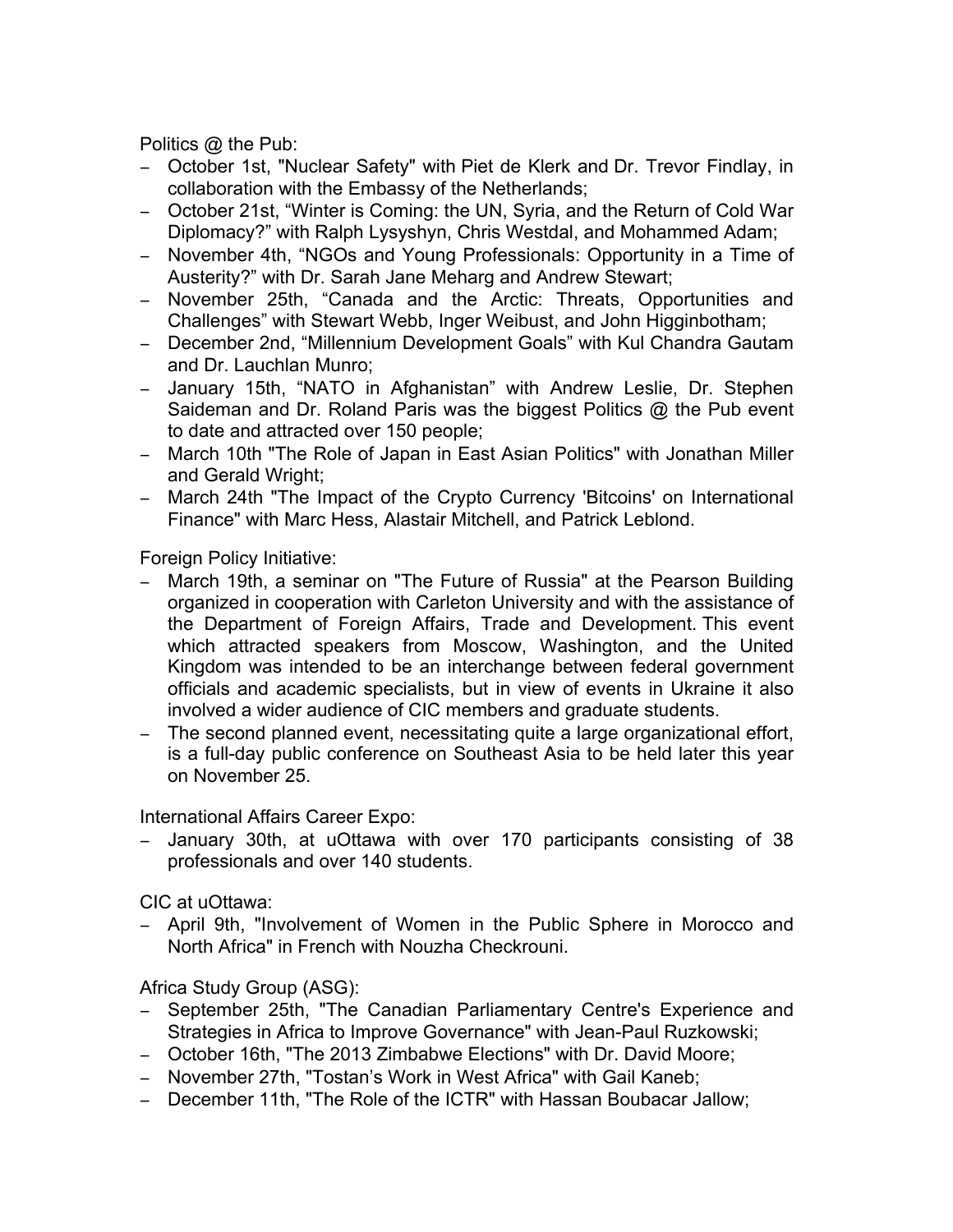- − February 26th, "Conflicts and Fragile States in Africa: the Role of the UN and the Impact of UN Peacebuilding in Central Africa" with Jocelyn Coulon;
- − March 26th, "Beyond Aid: How to Finance Ambitious Development Goals" with Aniket Busham;
- − April 23rd, "Food Security" with Paul Hagerman;
- − May 28th, "Human Rights: the Case Study of Ghana" with Dr. Robert Ame;
- − June 6th, "Political Devolution in Kenya" with a delegation of county level parliamentarians from Kenya, in collaboration with the International Republican Institute.

In addition to these meetings the ASG produced a policy document on Corporate Social Responsibility and submitted it to the government and the three federal political parties. The ASG also produced a draft vision paper on Canada-Africa relations which will be available in the near future. The ASG now has a Blog and a Twitter account.

Asia Pacific Study Group:

- − October 15th, "The Reform Agenda of President Xi Jinping and his Campaign Against Corruption" with Dr. Jeremy Paltiel;
- − November 26th, "China's Key Regional Relationships: Japan, Korea, ASEAN and Cross-straits Relations with Taiwan" with Dr James Manicom;
- − January 22nd, "Trans-Pacific Partnership Trade Negotiations" with Dr. John Curtis;
- − February 27th, "The Mass Killing and Incarceration of Perhaps a Million Indonesian Communists and Leftists in 1965-66" with Dr. Geoffrey Robinson;
- − April 2nd, "Economic Reform in China" with Howard Balloch;
- − April 7th, "Democratic Developments in Hong Kong" with Anson Chan and Martin Lee;
- − April 28th, "The Implications of Slowing Asian Economies" with Stephen Groffi, in collaboration with the Asian Development Bank;
- − May 19th, "The Choices Facing South Korea and other Regional Actors in the Re-balancing of Great Power Relations" with Dr. Paul Evans;
- − July 15th, "Canada-India Relations" with Stewart Beck.

This study group was formed following the Branch's March 2013 "Canada-China Opportunities in Transition" Conference.

Latin America and Caribbean Study Group:

- − October 1st, "Multidimensional Security and the OAS" with Adam Blackwell;
- − December 4th, "Developments in Cuba" with Julio Garmendia;
- − June 16th, "New Groupings and their Impact on Latin America's International Relation: ALBA and UNASUR" with Dr. Hal Klepak.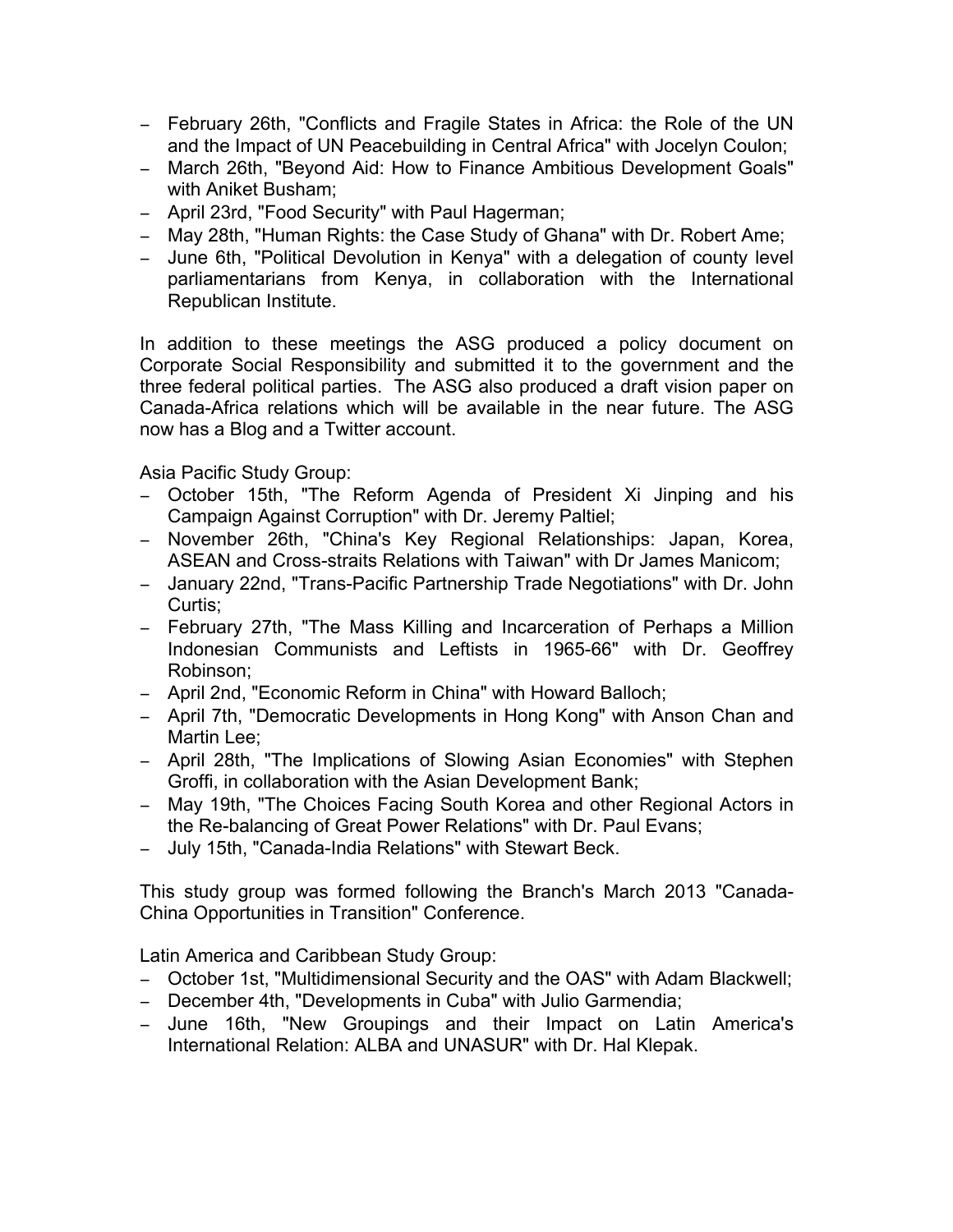Middle East Study Group:

- − September 16th, "Iran: Challenges and Policies" with John Mundy;
- − October 23rd, "Egypt: Developments Under Three Presidents" with Wael Aboul-Magd;
- − November 27th, "Observations from a Trip to Israel and Palestine" with Peter Larson;
- − December 11th, "Algeria's Role in the MENA and Africa Regions" with Smail Benamara;
- − January 22nd, "Views on the Middle East" with Azhar Ali Khan;
- − February 19th, "Electoral Assistance in the Palestinian Territories and in the Arab World" with Dr. Rouba el Fattel;
- − March 3, "Isreal's Arab Citizens" with Jonathan Cook;
- − April 28th, "Refugee Situations in the Middle East and Africa" with Furio de Angelis;
- − May 21st, "Authoritarian Collapse in the Middle East & Outside Intervention" with Haig Sarafian;
- − June 24th, "Cultural Diversity and the Middle East: Cooperation and Conflict" with Dr. Qais Ghanem.

## **OTHER**

The events above suggest other platforms of dissemination, and the Branch is working with our national website <OpenCanada.org> to provide reports and videos for their consideration. Other collaborations are also proving fruitful:

- − Our African Study Group and the Aga Khan Foundation Canada are working together on some joint programming for 2014-15;
- − We have begun to work closely with an excellent group in Ottawa known as thePANEL which also host events on international relations and Canada's role in the world;
- − We worked with CIC HQ and uOttawa's Centre for International Policy Studies on a conference titled "The Ottawa Forum: Rethinking Canada's International Strategy" held on May 23-24;
- − In association with the "Canada-China Opportunities in Transition" Conference of March 2013 we are in discussions with the Chinese Embassy and the Chinese People's Institute of Foreign Affairs concerning a reciprocal conference for November 2015 in Beijing.

I would like to thank organizations we work with: Our national headquarters in Toronto; The IDRC which generously provides funding which is essential for our operations; Carleton University, uOttawa, Saint Paul University, DFATD, City Hall, AV-Canada, and the Sheraton Hotel.

A huge, profound "thank you" to your board and to its members who are leaving this year, to our two part-time consultants, and to our some 100 speakers. And finally I want to thank all of you - our members in Ottawa.

David Dyment President, CIC National Capital Branch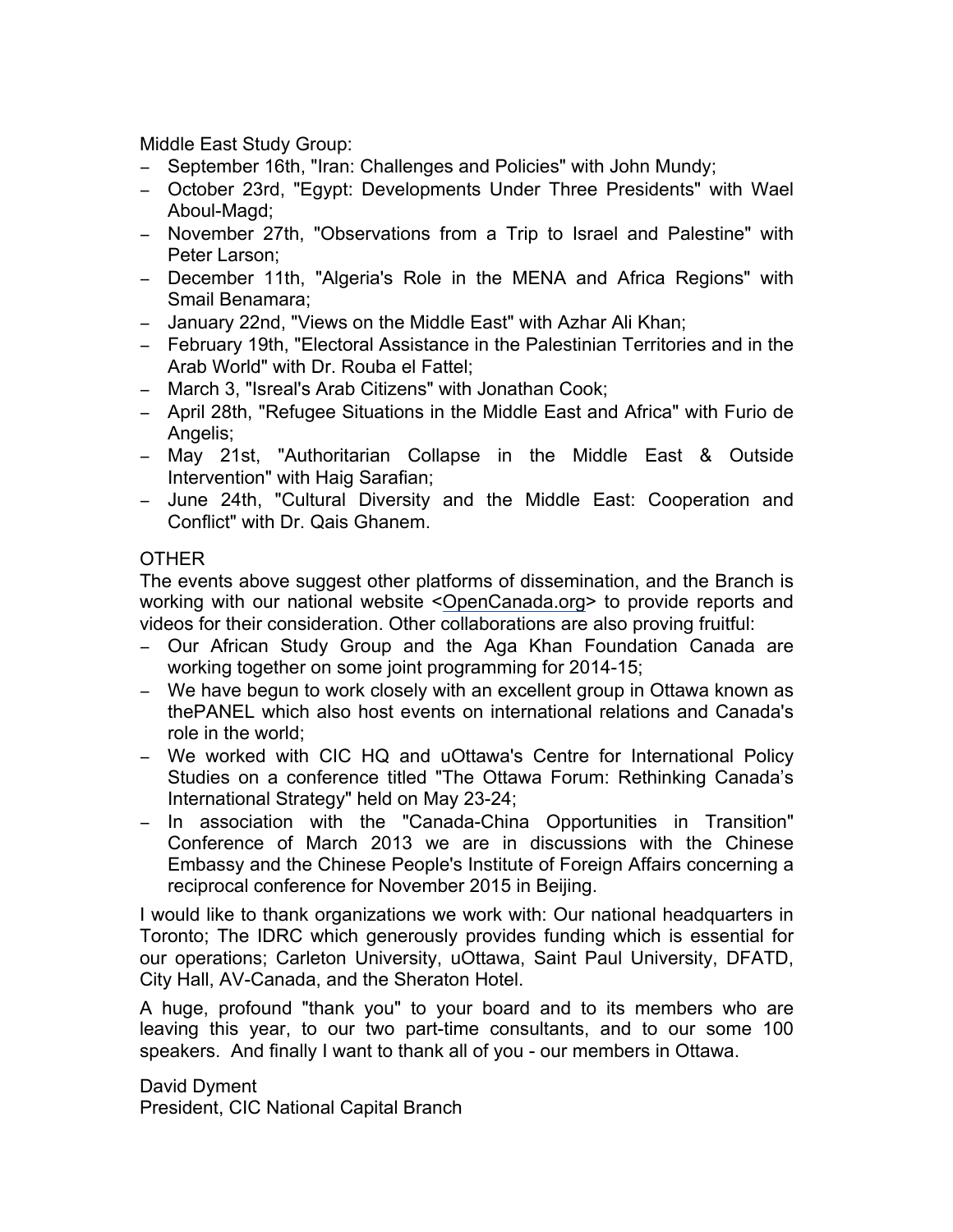# **Rapport du président 2013-14**

Cela est pour moi un privilège et un plaisir de présenter le présent Rapport du président du chapitre de la Capitale nationale du Conseil international du Canada pour l'année 2013-2014.

Avec nos quelque 350 membres, dont la plupart ont fait carrière dans les activités internationales de notre pays, nous disposons d'une capacité importante et nos huit équipes offrent des programmes dynamiques :

- Des soupers-conférences mensuels, qui font souvent salle comble et sont enregistrés par CPAC ;
- Des activités orientées sur les jeunes, sous diverses formes : rencontres mensuelles du programme La Politique au Pub, salons de l'emploi, événements du CIC à l'Université d'Ottawa ;
- Quatre groupes de réflexion sur l'Afrique, l'Asie-Pacifique, l'Amérique latine et les Caraïbes, et le Moyen-Orient - qui se réunissent souvent mensuellement et invitent des intervenants ;
- Et enfin, l'Initiative de politique étrangère (FPI/IPÉ), qui organise des événements d'apprentissage et de discussion pour les hauts fonctionnaires. Ce programme organisera en outre une grande conférence sur l'Asie du Sud-Est à Ottawa le 25 novembre 2014.

#### ÉVÉNEMENTS

Des soupers-conférences, au salon des carrières et à un séminaire d'une journée, voici la liste des quelque 50 événements ou plus organisés par nos équipes de programmation:

Soupers-conférences mensuels :

- Le <sup>11</sup> septembre, « Immigration, radicalisation et sécurité l'échiquier canadien », avec Ray Boisvert, Muhammad Robert Heft, Mubin Shaikh et le prof. Wesley Wark ;
- Le <sup>18</sup> octobre, « L'Iran : défis et politiques », avec John Mundy et Thomas Juneau ;
- Le <sup>12</sup> novembre, « Le Canada, les Amériques et le défi que constitue Cuba : du commerce et de l'investissement à la gouvernance, les droits de l'homme, la sécurité et la coopération », avec les profs. Hal Klepac et Laura Macdonald ;
- Le <sup>9</sup> décembre, « Pour comprendre la logique de la politique étrangère de Stephen Harper », avec Colin Robertson et le professeur Roland Paris ;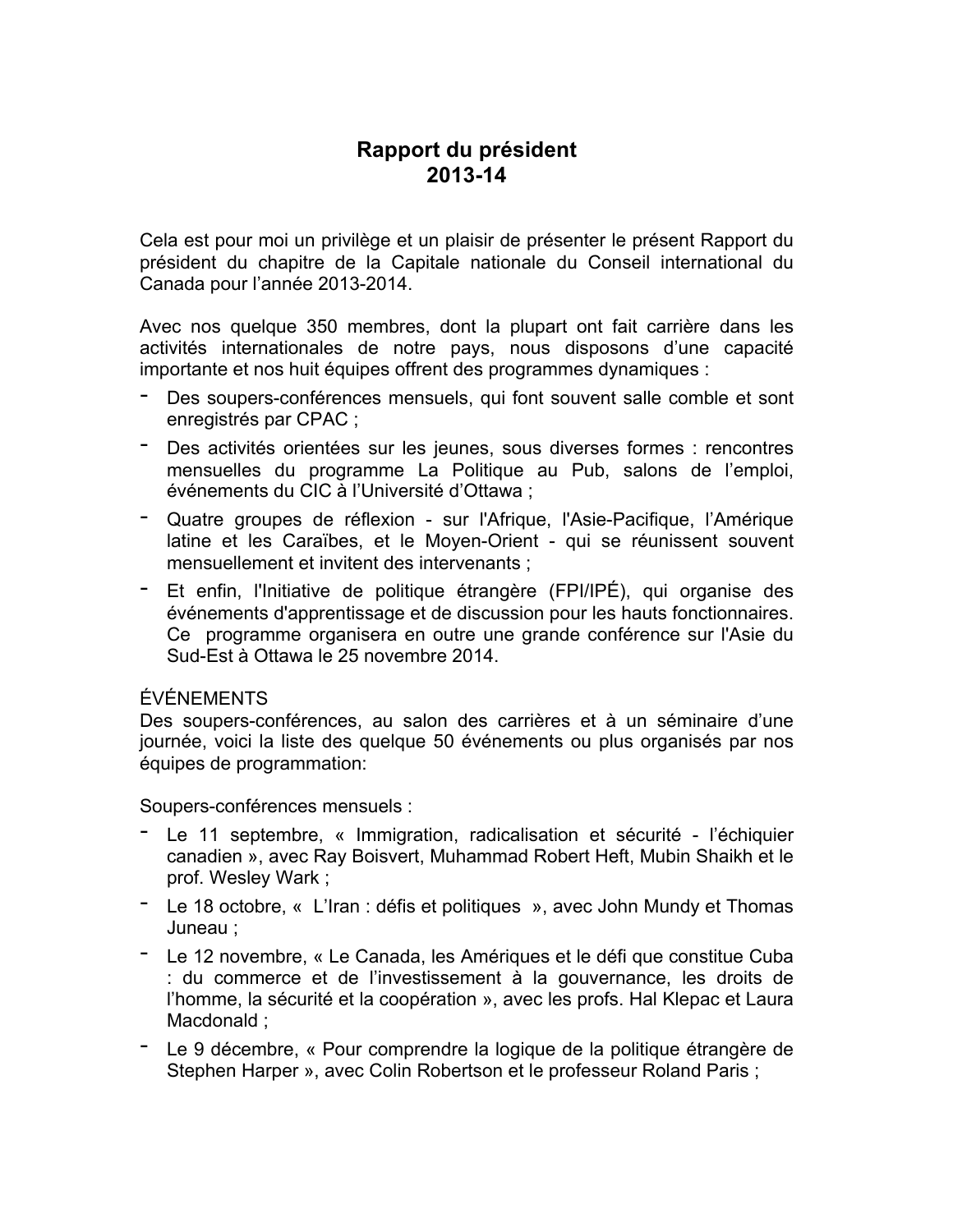- Le 13 janvier, « Pour comprendre les questions relatives au renseignement et à la sécurité au Canada », avec Alan Barnes, Paul Chapin, et les profs. Jim Cox, Kurt Jensen et Satymoorthy Kabilan ;
- Le <sup>6</sup> février, « Le prochain grand enjeu : l'Afrique », avec Dominic Barton, Charles Sirois, and le prof. Yiagadeesen "Teddy" Samy ;
- Le <sup>6</sup> mars, « Israël et la Palestine un chemin vers la paix », avec Michael Bell, Shimon Fogel et Thomas Woodley ;
- Le <sup>9</sup> avril, « Coûts et défis de la corruption dans les affaires internationales », avec Akaash Maharaj and Susan Carter ;
- Le <sup>17</sup> juin, « Une soirée avec Joe Clark », avec Joe Clark.

La Politique au pub:

- Le 1er octobre, « La sécurité nucléaire », avec Piet de Klerk et le prof. Trevor Findlay, en collaboration avec l'ambassade des Pays Bas ;
- Le <sup>21</sup> octobre, « L' hiver approche : L'ONU, la Syrie et le retour de la diplomatie de la guerre froide », avec Ralph Lysyshyn, Chris Westdal et Mohammed Adam ;
- Le <sup>4</sup> novembre, « Les ONG et les jeunes professionnels : possibilités <sup>à</sup> l'heure des mesures d'austérité ? », avec Jane Meharg et Andrew Stewart ;
- Le <sup>2</sup> décembre, « Les objectifs du Millénaire pour le développement », avec Kul Chandra Gautam et Lauchlan Munro ;
- Le <sup>15</sup> janvier, « L'OTAN en Afghanistan : combattre ensemble, combattre seul », avec le général Andrew Leslie, les profs. Stephen Saideman et Roland Paris. Cet événement, qui a attiré plus de 150 personnes, est le plus grand événement de La Politique au Pub jusqu'à present ;
- Le <sup>10</sup> mars, « Le rôle du Japon dans la politique de l'Asie de l'Est », avec Jonathan Miller et Gerald Wright ;
- Le <sup>24</sup> mars, « Le bitcoin : l'avenir de la finance internationale ? » avec Marc Hess, Alastair Mitchell et Patrick Leblond.

L'Initiative de politique étrangère :

- Le 19 mars, un séminaire sur « L'avenir de la Russie » à l'édifice Pearson, organisé conjointement avec l'Université Carleton et avec l'aide du ministère des Affaires étrangères, du Commerce et du Développement. Cet événement qui a attiré des conférenciers de Moscou, Washington et du Royaume-Uni a été conçu comme échange entre des représentants du gouvernement fédéral et des spécialistes universitaires, mais compte tenu des événements en Ukraine, il a également impliqué un public plus large de membres du CIC et étudiants des cycles supérieurs.
- Le deuxième événement prévu nécessitant un important effort organisationnel est une conférence publique d'une journée sur l'Asie du Sud-Est, qui se tiendra le 25 novembre.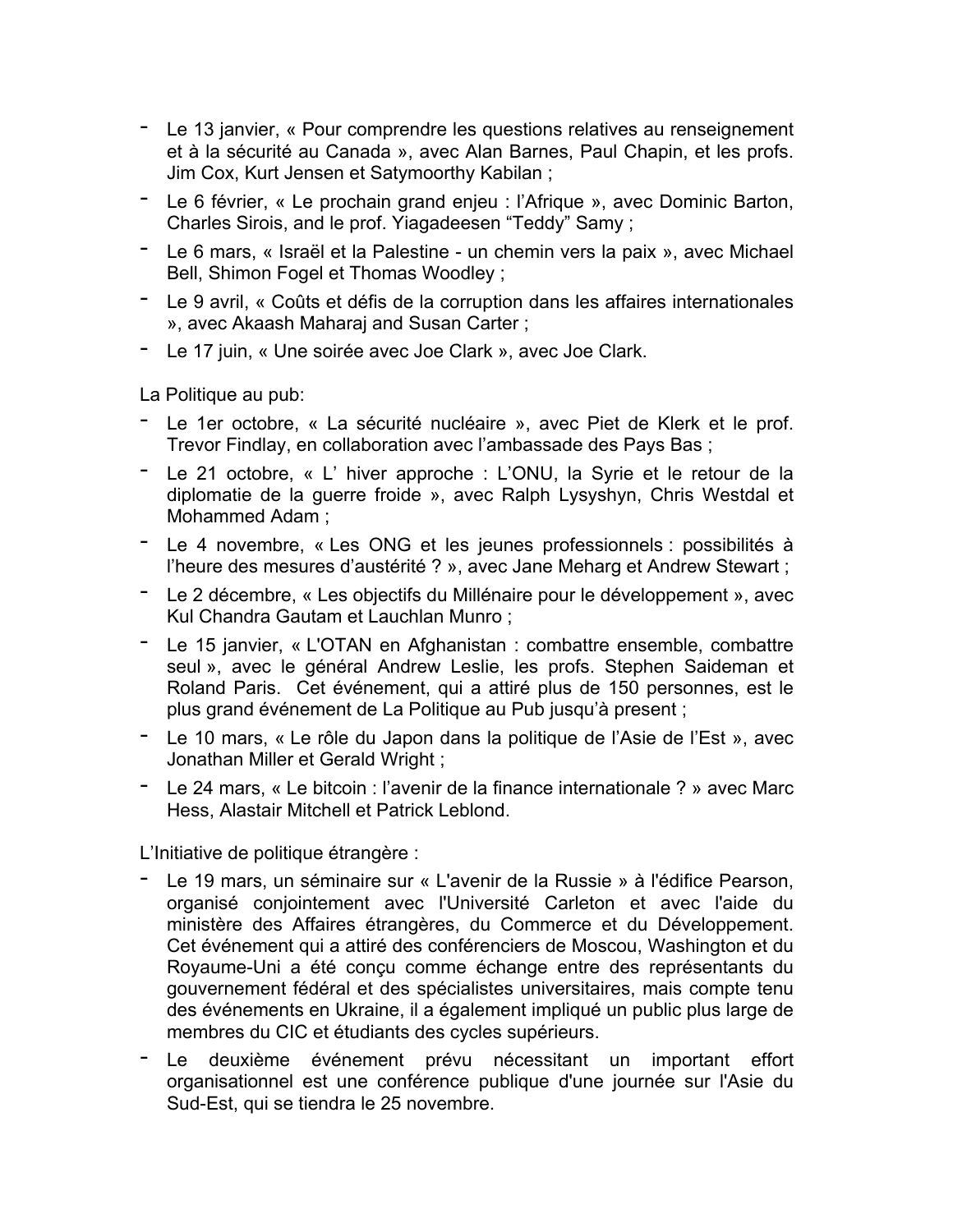Salon de l'emploi en affaires internationales :

- Le <sup>30</sup> janvier, <sup>à</sup> l'université d'Ottawa, ce sixième salon de l'emploi <sup>a</sup> réuni plus de 170 participants, dont 38 professionnels et plus de 140 étudiants.

Le CIC à l'Université d'Ottawa :

- Le <sup>9</sup> avril, « La participation des femmes <sup>à</sup> la vie publique au Maroc et en Afrique du Nord », en français avec Nouzha Checkrouni.

Groupe de réflexion sur l'Afrique :

- Le 25 septembre, « L'expérience et les stratégies du Centre parlementaire canadien en Afrique pour améliorer la gouvernance », avec Jean-Paul Ruzkowski ;
- Le <sup>16</sup> octobre, « Les élections de <sup>2013</sup> au Zimbabwe », avec David Moore ;
- Le <sup>27</sup> novembre, « Le travail de Tostan en Afrique de l'Ouest », avec Gail Kaneb ;
- Le <sup>11</sup> décembre, « Le rôle du TPIR », avec Hassan Boubacar Jallow ;
- Le <sup>26</sup> février, « Les conflits et les États fragiles en Afrique : le rôle de l'ONU et l'impact du programme de consolidation de la paix des Nations Unies en Afrique centrale », avec Jocelyn Coulon ;
- Le <sup>26</sup> mars, « Au-delà de l'aide: comment financer les objectifs de développement ambitieux », avec Aniket Busham ;
- Le 23 avril, « La sécurité alimentaire », avec Paul Hagerman ;
- Le <sup>28</sup> mai, « Les droits de la personne : étude de cas au Ghana », avec le prof. Robert Ame ;<br>- Le 6 juin, « La décentralisation politique au Kenya », avec une délégation
- de parlementaires au niveau du comté du Kenya, en collaboration avec l'Institut international républicain.

En plus de ces réunions, le groupe d'études a produit un document de politique sur la responsabilité sociale de l'entreprise et l'a soumis au gouvernement et aux trois partis politiques fédéraux. Il a également produit un projet de document d'orientation sur les relations Canada-Afrique qui sera disponible dans un proche avenir. Le groupe a un blog et un compte Twitter.

Groupe de réflexion Asie-Pacifique :

- Le <sup>15</sup> octobre, « Le programme de réforme du président Xi Jinping et sa campagne contre la corruption », avec le prof. Jeremy Paltiel ;
- Le <sup>26</sup> novembre, « Les relations régionales clés de la Chine : le Japon, la Corée, l'ASEAN et les relations entre les deux rives du détroit de Taïwan », avec le prof. James Manicom ;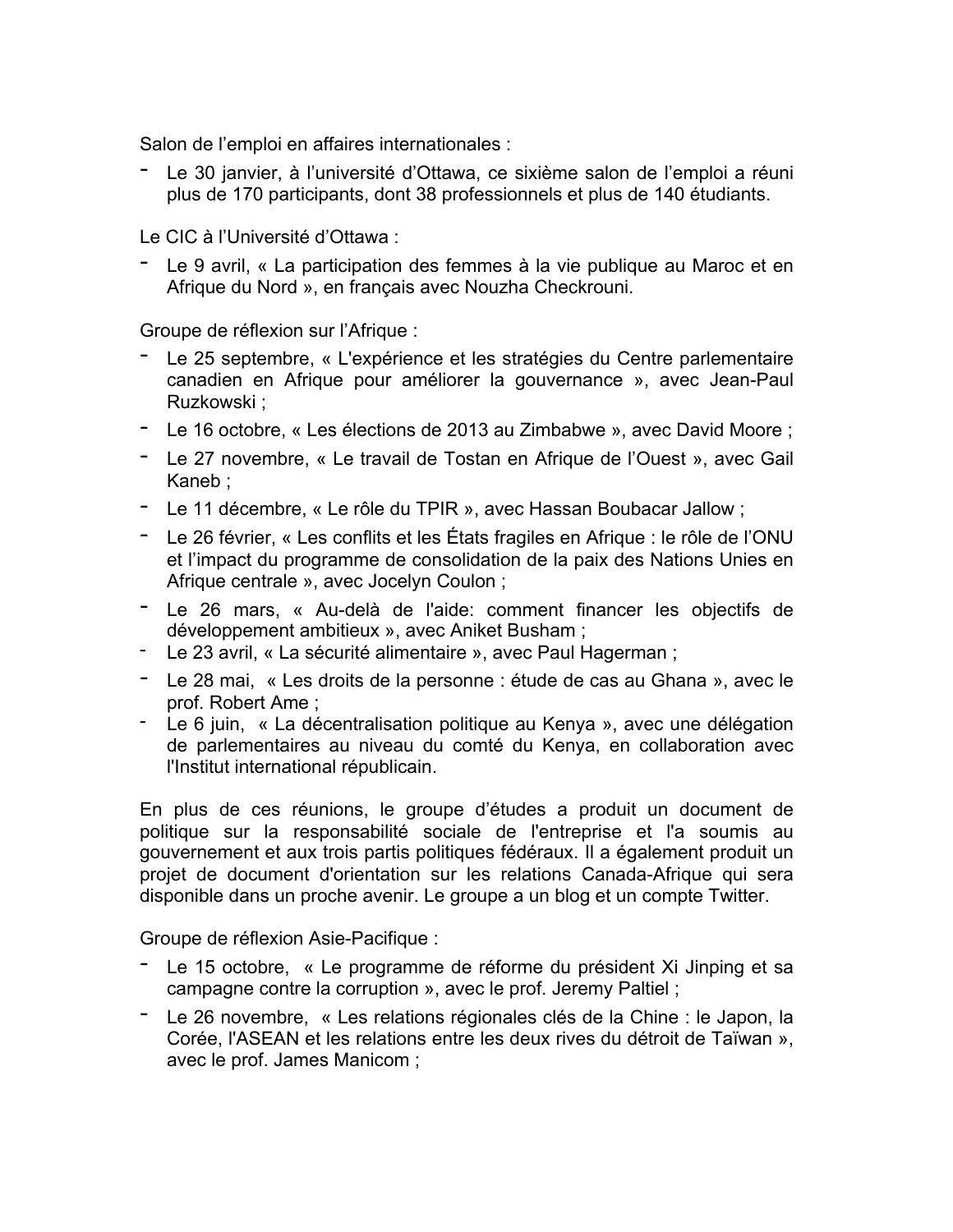- Le <sup>22</sup> janvier, « Les négociations commerciales du partenariat transpacifique », avec le prof. John Curtis ;
- Le <sup>27</sup> février, « Le massacre et l'incarcération de peut-être un million de communistes indonésiens et gauchistes en 1965-66 », avec le prof. Geoffrey Robinson ;
- Le <sup>2</sup> avril, « La réforme économique en Chine », avec Howard Balloch ;
- Le <sup>7</sup> avril, « L'évolution démocratique <sup>à</sup> Hongkong », avec Anson Chan et Martin Lee ;
- Le <sup>28</sup> avril, « Les conséquences du ralentissement des économies asiatiques », avec Stephen Groffi, en collaboration avec la Banque asiatique de développement ;
- Le <sup>19</sup> mai, « Les choix qui s'offrent <sup>à</sup> la Corée du Sud et <sup>à</sup> d'autres acteurs régionaux dans le rééquilibrage de la structure du pouvoir », avec le prof. Paul Evans ;
- Le <sup>15</sup> juillet, « Les relations entre le Canada et l'Inde » , avec Stewart Beck.

Ce groupe de réflexion a été formé à la suite de la conférence « Possibilités en transition entre le Canada et la Chine » organisée en mars 2013 par le Chapitre.

Groupe de réflexion sur l'Amérique latine et les Caraïbes :

- Le 1er octobre, « La sécurité multidimensionnelle et l'OÉA », avec Adam Blackwell ;
- Le 4 décembre, « Récents développements à Cuba », avec Julio Garmendia ;
- Le 16 juin, « Nouveaux groupements et leur impact sur les relations internationales de l'Amérique latine : l'ALBA et l'UNASUR », avec le prof. Hal Klepak.

Groupe de réflexion sur le Moyen-Orient :

- Le <sup>16</sup> septembre, « L'Iran : défis et politiques », avec John Mundy ;
- Le <sup>23</sup> octobre, « L'Égypte : développements sous trois présidents », avec Wael Aboul-Magd ;
- Le <sup>27</sup> novembre, « Observations lors d'un voyage en Israël et en Palestine », avec Peter Larson ;
- Le <sup>11</sup> décembre, « Le rôle de l'Algérie dans la région Moyen-Orient/Afrique du Nord », avec Smail Benamara ;
- Le <sup>22</sup> janvier, « Point de vue sur le Moyen-Orient », avec Azhar Ali Khan ;
- Le <sup>19</sup> février, « Assistance électorale dans les Territoires palestiniens et dans le monde arabe », avec le prof. Rouba el Fattel ;
- Le <sup>3</sup> mars, « Les citoyens arabes en Israël », avec Jonathan Cook ;